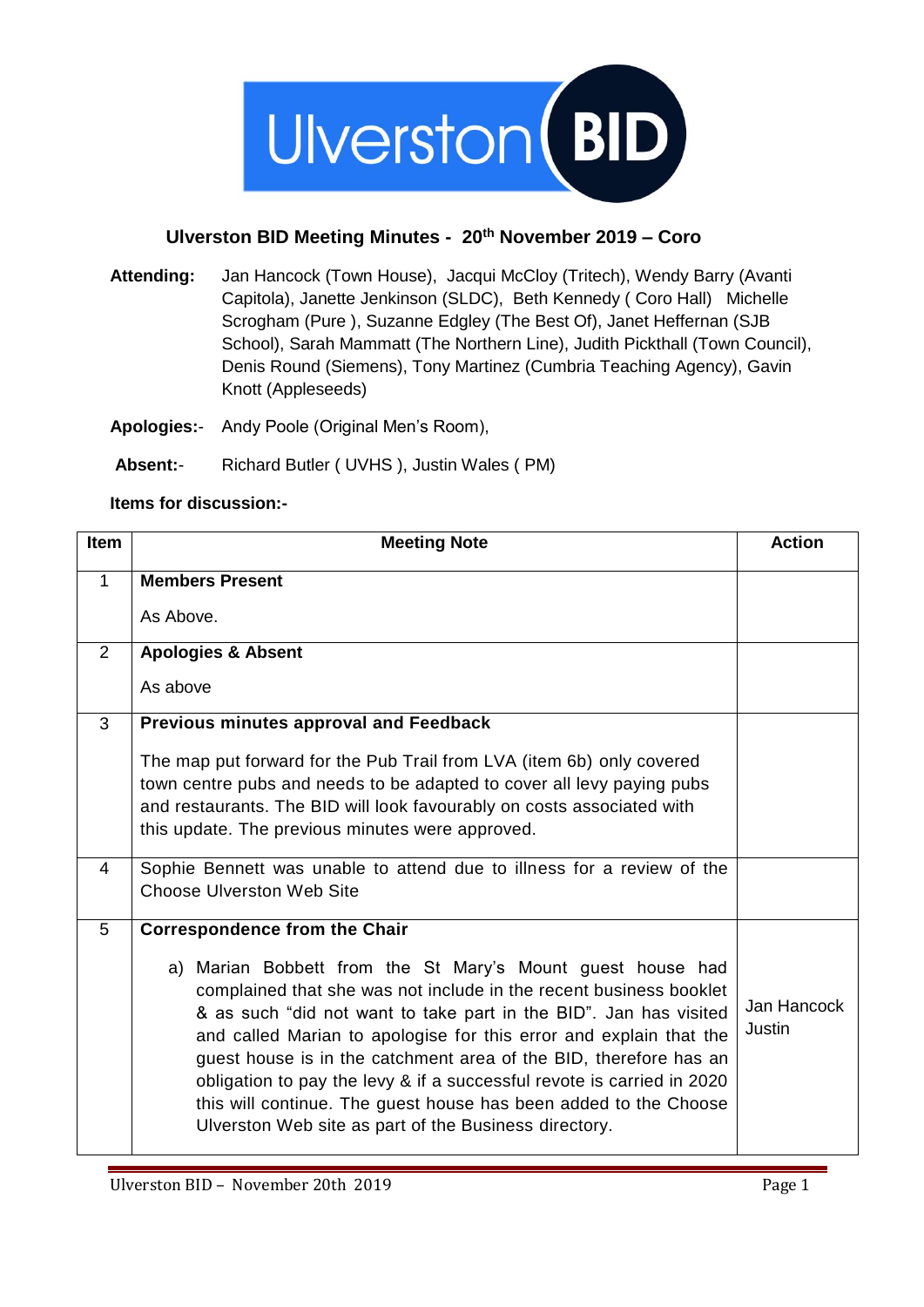|    | b) The new owners of 3 King St (ex. Stead & Simpson) have objected<br>to having to pay the BID levy. The building is in a derelict state and<br>as such is not suitable to derive any income for the foreseeable<br>future. The matter was discussed by Jan & Jacqui as a matter of<br>urgency as SLDC were about to issue demand notices for none<br>payment to other businesses. Due to the derelict state as a<br>gesture of good will it was accepted at this time to waive this levy.<br>The owner has agreed that the space can be utilised for town<br>events where a support base is required on a temporary basis.                                                                                                                                                                                                                                                                                |                              |
|----|------------------------------------------------------------------------------------------------------------------------------------------------------------------------------------------------------------------------------------------------------------------------------------------------------------------------------------------------------------------------------------------------------------------------------------------------------------------------------------------------------------------------------------------------------------------------------------------------------------------------------------------------------------------------------------------------------------------------------------------------------------------------------------------------------------------------------------------------------------------------------------------------------------|------------------------------|
|    | c) Some feedback from SLDC for the Red Rose Club re a previous<br>request for a waiver on BID levy has been misleading. The BID<br>were unaware of any correspondence on this matter but a recent<br>planned meeting with Jan (chair) at the club to review how the BID<br>could help failed to materialise with the owners. A follow up is<br>required.                                                                                                                                                                                                                                                                                                                                                                                                                                                                                                                                                   | Jan Hancock,                 |
|    | d) Printfest.<br>Jan issued a response to Printfest confirming the agreement of<br>BID Support. Our request that they also engage with Shops and<br>Schools by means of a trail and/or workshop was repeated from<br>last year. Further contact with our BID representative needs to be<br>followed up. Suggestions by Printfest have been proposed which<br>include a competition for 14+, free admission to exhibitions,<br>reduced fees for workshops, teaching packs for schools and<br>promotions for school exhibitions. The age limit was considered by<br>Printfest as more appropriate given their limited resources and<br>experience and<br>more specifically relevant to their remit.<br>Printfest were reminded not to rely on BID as a repeat funder albeit<br>we would support new initiatives for long term sustainability.                                                                | Dennis<br>Janet<br>Hefferman |
|    | e) Mr John Davies has shown an interest in the BID Board. John is<br>retiring soon and currently is part of the Mr Simms retail outlet. Jan<br>has replied with information & application details. Justin would<br>welcome a local pair of hands to help with contacts and trader<br>interface etc. as part of "Getting Involved".                                                                                                                                                                                                                                                                                                                                                                                                                                                                                                                                                                         |                              |
| f) | The issue of the town parking charges and the options of flexible<br>availability was raised by Ann Marie Binstead in correspondence.<br>Jan has responded giving a summary of all the work being done to<br>keep this on the agenda for SLDC to address, particularly with the<br>future opening of the new out of town shopping at the hub. In<br>addition the Town Council are pulling together a proposal to SLDC<br>for a future car park strategy which supports the town better. This<br>will be circulated to the BID early Dec for comments. Despite<br>numerous requests SLDC have yet to publish car park usage and<br>revenue data to allow the BID or Town Council to fully evaluate the<br>impact of any future proposal. SLDC will cost the proposals and<br>traders will also be part of the consultation. Options being<br>considered include, Free after Three, Extension of Stockbridge |                              |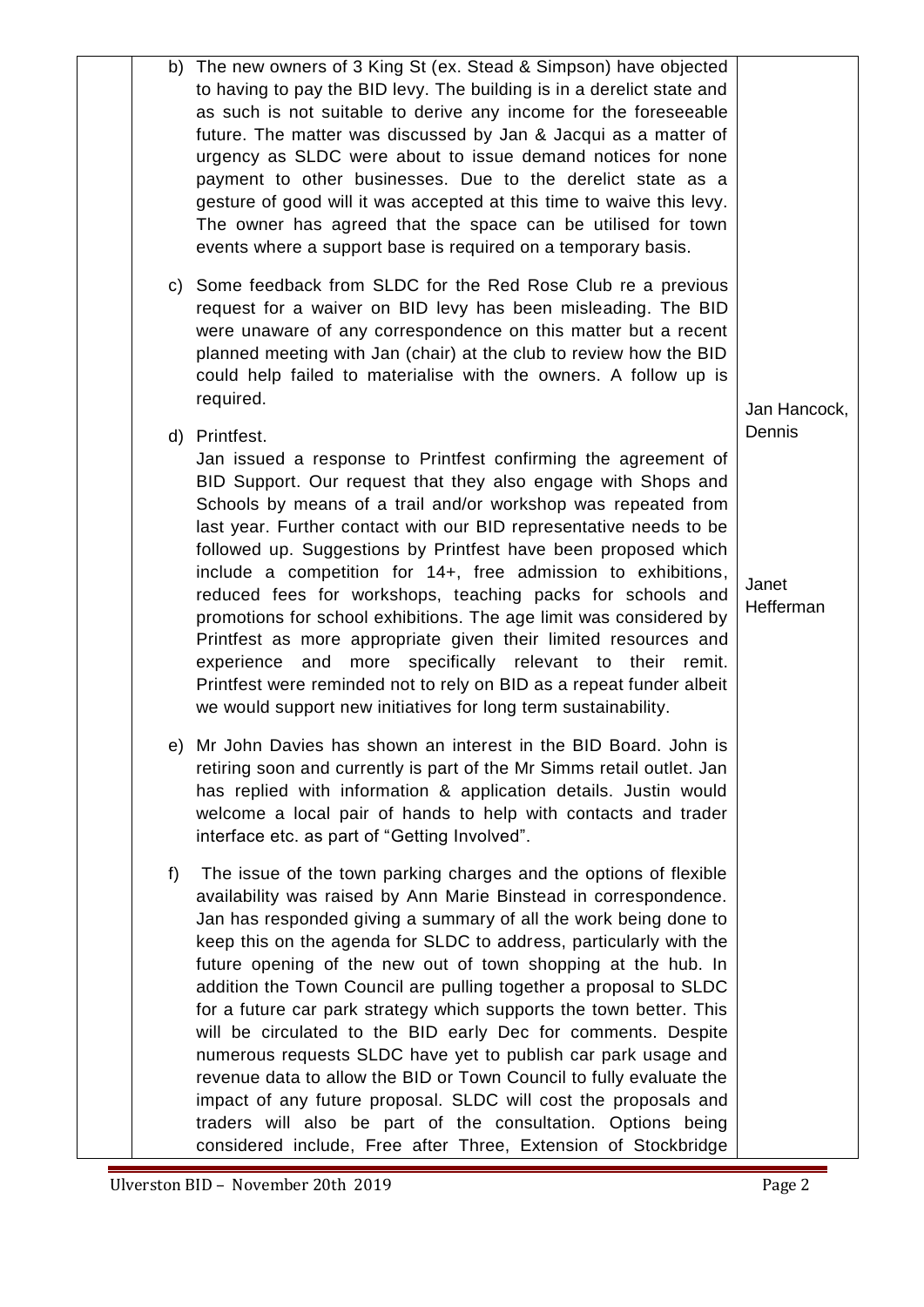|                | Lane scheme, special areas for a low charge for short stay etc.<br>It was also suggested that any future plan should consider funding<br>the town circular bus as a means of also addressing climate<br>change issues.<br>g) A comment on Facebook was raised with regard to the security of                                                                                                                                                                                                                                                                                                                                                                                  |        |
|----------------|-------------------------------------------------------------------------------------------------------------------------------------------------------------------------------------------------------------------------------------------------------------------------------------------------------------------------------------------------------------------------------------------------------------------------------------------------------------------------------------------------------------------------------------------------------------------------------------------------------------------------------------------------------------------------------|--------|
|                | public WiFi which we have provided free to the town centre. Our<br>terms and conditions for use and access are considered clear and<br>are part of the sign up procedure. All public WiFi have the same<br>risk exposure.                                                                                                                                                                                                                                                                                                                                                                                                                                                     |        |
|                | h) A proposal for the decoration of the Market Hall roller shutters is<br>being worked up by UCE for consideration by the BID.                                                                                                                                                                                                                                                                                                                                                                                                                                                                                                                                                |        |
| 6.             | <b>Grant Applications.</b>                                                                                                                                                                                                                                                                                                                                                                                                                                                                                                                                                                                                                                                    |        |
|                | Application considered for support for an existing group of local potters to<br>try to expand the interest of this activity in the local community. Some<br>reservations were noted e.g. was there a demonstrated need or interest.                                                                                                                                                                                                                                                                                                                                                                                                                                           |        |
|                | Overall the Board voted to agree to this application for £250. Gavin to<br>respond.                                                                                                                                                                                                                                                                                                                                                                                                                                                                                                                                                                                           | Gavin  |
| $\overline{7}$ | <b>Finance</b>                                                                                                                                                                                                                                                                                                                                                                                                                                                                                                                                                                                                                                                                |        |
|                | Little movement this last month with the following highlights. Thanks again<br>to Jacqui for accounts data.                                                                                                                                                                                                                                                                                                                                                                                                                                                                                                                                                                   |        |
|                | The surplus forecast at Sept 20 will be £52k, if we complete all in the<br>a.<br>program and to cost.                                                                                                                                                                                                                                                                                                                                                                                                                                                                                                                                                                         |        |
|                | b. Cash at bank today is £122K                                                                                                                                                                                                                                                                                                                                                                                                                                                                                                                                                                                                                                                |        |
|                | c. Jacqui continuing to have problems getting information from SLDC                                                                                                                                                                                                                                                                                                                                                                                                                                                                                                                                                                                                           |        |
|                | d. The accounts in the accounts include an allowance for the CCTV<br>proposal for the town, which is yet to come to the Board.                                                                                                                                                                                                                                                                                                                                                                                                                                                                                                                                                |        |
| 8              | Late night shopping                                                                                                                                                                                                                                                                                                                                                                                                                                                                                                                                                                                                                                                           |        |
|                | Update from Justin confirmed the initiative was in place with advertising in<br>press, loyal free, social media, Choose Ulverston and town flyers. Traders<br>have been e-mailed with regard to the events, dates etc. and the<br>opportunity for the input to the free bags being distributed at the<br>Dickensian Festival. There was some comment from the traders that the<br>expectations for this were unclear and confusing which a separate note<br>would have addressed. The work in this area should be reviewed again if<br>need be with BID members perhaps being more involved.<br><b>Specific</b><br>comments/complaints from traders were addressed by Justin. | Justin |
|                |                                                                                                                                                                                                                                                                                                                                                                                                                                                                                                                                                                                                                                                                               |        |